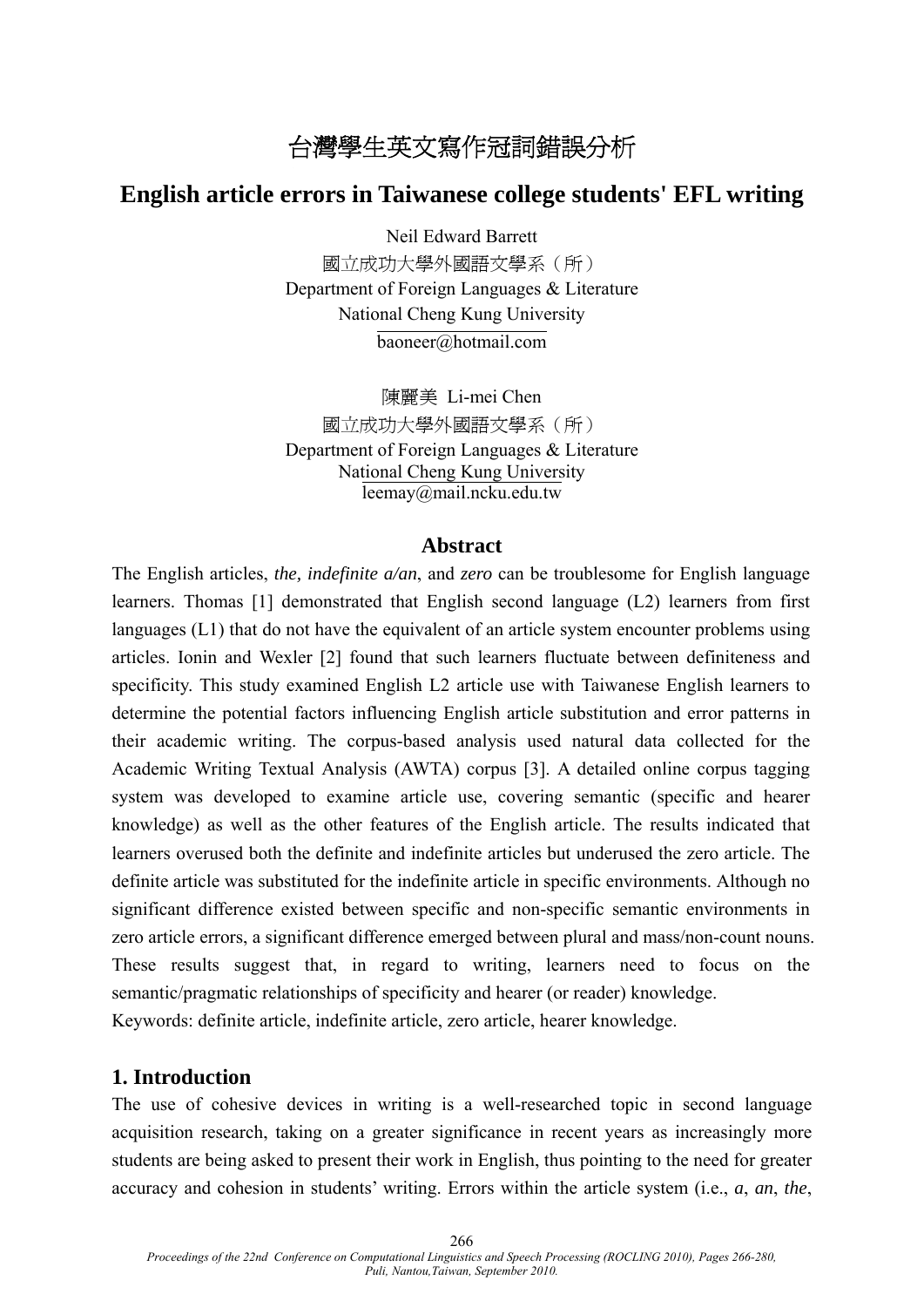and the zero article) have been noted in studies examining L2 learners' writing, and such errors can be found in advanced learners' texts as well [4]. To put this issue into perspective, a corpus study of 668 TOEFL essays from Chinese, Japanese, and Russian students found that 13% of sentences—or 1 in every 8 noun phrases—had article errors [5].

Research into article errors has revealed that English article errors by English learners may be due to an inability to require the semantic feature of specificity [6] [2] resulting in the overuse of the definite article in specific environments or it may be a pragmatic deficit [7], when learners overuse the definite article due to extra-linguistic features such as world knowledge. Other studies [8] [9] [10] have investigated noun countability and its influence on article errors.

Although previous research has examined Mandarin English L2 article use in spoken discourse [11] [12] or article use in a cloze test [4] [13], only [7] have investigated texts from Mandarin L1 English learners. They concluded that Mandarin L1 English learners had both a grammatical and pragmatic deficit. However, in that study, only the semantic features of the articles were examined and essays were completed with time restrictions.

The aim of this study is to identify the features that influence students' article use or misuse. We first noticed the frequency of article errors in undergraduate writing while tagging cohesion errors for the Academic Writing Textual Analysis (AWTA) [3] corpus, an online corpus of Taiwanese undergraduate writing. Although the article errors did not seriously impair communication, they nevertheless interrupted the flow of the writing. Consequently, it was felt that the reasons for these errors deserved further attention.

To investigate the factors that influence article errors, this study will ask the following questions:

1. What is the influence of specificity and definiteness on the English article substitution and error patterns in the academic writing of Taiwanese college students?

2. What other potential factors influence English article substitution and error patterns?

## **2. Literature review**

English has three articles, the definite, indefinite, and zero, which have a wide range of semantic and syntactic functions in discourse [11]. A widely used theory related to English article use is [14]. According to Bickerton, English noun phrases (NPs) can be classified according to two features: specific reference [+/-SR] and hearer knowledge [+/-HK]. Table 1 illustrates the four NPs. Many studies have shown that the failure to recognize [HK] has led to article errors in article production tasks [12] [4] and cloze tests [8] [15]. A more recent development in article system research was proposed by [2]. Based on their studies of Russian and Korean—two languages that do not have an article system—these authors proposed that articles are governed by semantic parameters. Their theory is known as the article choice parameter (p. 10).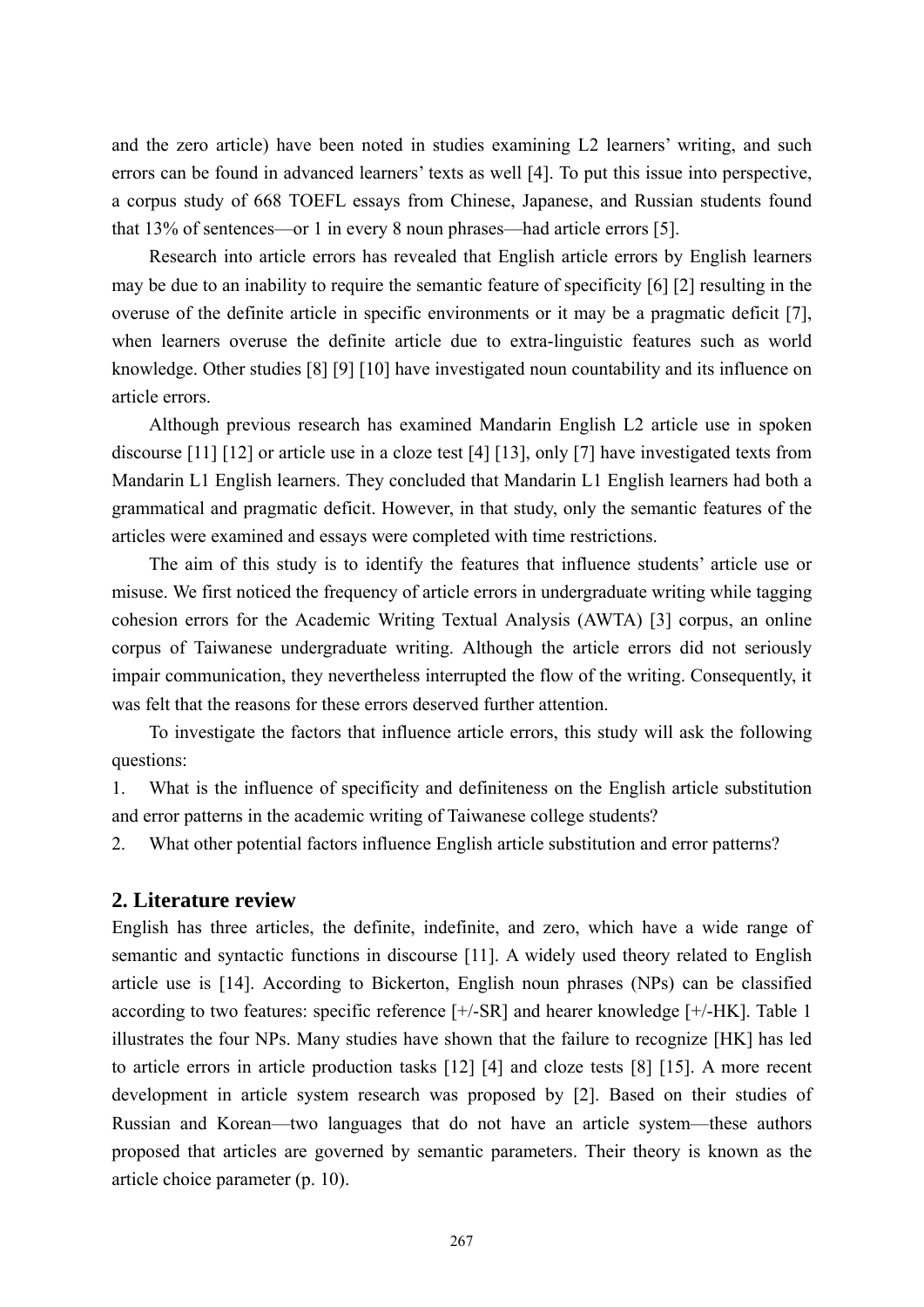Evidence for this comes from languages such as Samoan, which has different articles to indicate if a NP is specific or non-specific. English does not have the [+/-specific] setting, but instead has the definiteness setting [+/- definiteness]. Samoan uses the article *le* with specific noun phrases and *se* with non-specific, but does not mark definiteness [2]. The Samoan data analyzed by Ionin and Wexler demonstrate that definiteness may be irrelevant in languages like Samoan. Thus, the authors proposed the article choice parameter, which states that, "A language that has two articles distinguishes them as follows: The Definiteness Setting: Articles are distinguished on the basis of definiteness; The Specificity Setting: Articles are distinguished on the basis of specificity" [2, p. 12].

| Noun phrase environment                              | Example                                         |
|------------------------------------------------------|-------------------------------------------------|
| $[-SR, +HK]$ , (the, a, zero): Generics.             | A cat likes mice.                               |
|                                                      | <i>The</i> whale is a mammal.                   |
|                                                      | (zero) Language is a great invention of         |
|                                                      | human kind.                                     |
| $[+SR, +HK]$ , <i>(the)</i> : Unique, previously     | When I found a red box in front of my           |
| mentioned, or physically present referents.          | house, it was too late. The box blew up         |
|                                                      | with a terrific explosion.                      |
|                                                      | This book did not sell well even though         |
|                                                      | the author was a famous writer.                 |
| [+SR, $-HK$ ], ( <i>a, zero</i> ): First-mention NPs | There is $a$ new version of the I-phone. Did    |
| or NPs following existential "has/have" or           | you see it?                                     |
| "there is/are."                                      | I keep sending ( <i>zero</i> ) messages to him. |
| $[-SR, -HK]$ , ( <i>a, zero</i> ): Equative NPs or   | He used to be <i>a</i> lawyer.                  |
| NPs in negation, question, or irrealis               | (zero) Foreigners would come up with            |
| mode.                                                | a better solution to this problem.              |

Table 1. Bickerton's noun phrase environments [8] p. 478.

For [–] article languages, [3] proposed the fluctuation hypotheses, which states that learners fluctuate between the two parameter settings until they have enough input and the settings stabilize. Moreover, L2 learners may adopt parameter settings not found in their L1 or their L2 because if an L2 learner lacks articles in his/her L1, no language transfer should occur as there should be no parameter preference [2]. Thus, if languages such as Mandarin Chinese are seen as having neither articles for definiteness nor specificity, learners should fluctuate between the two settings for definite and specific. Based on this, [2] made specific predictions for [–] article L2 learners (see Table 2).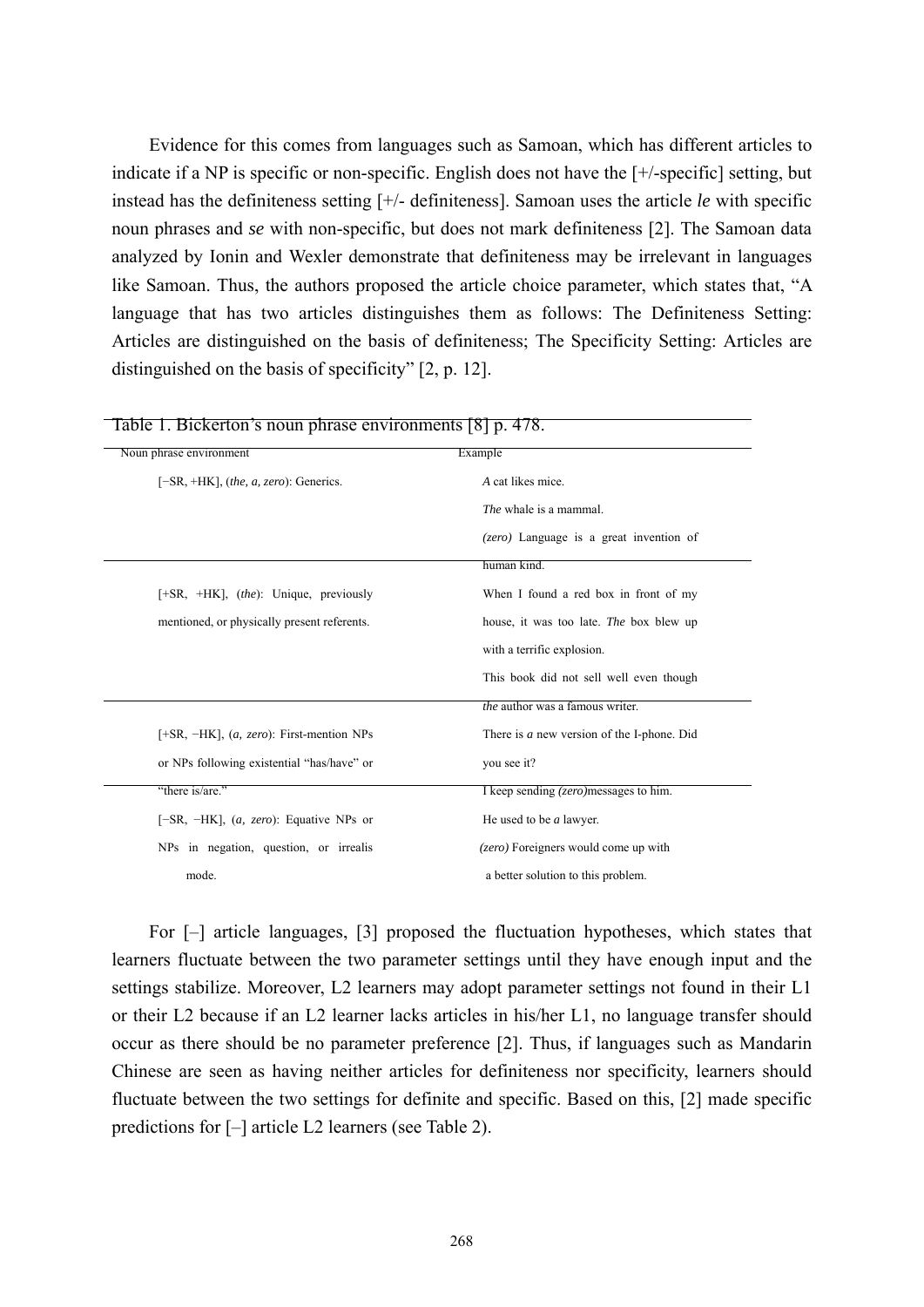| Semantic type | + definite         | -definite        |
|---------------|--------------------|------------------|
| $+$ specific  | Correct use of the | Overuse of the   |
| -specific     | overuse of $a$     | Correct use of a |

Table 2. Definite and Indefinite Fluctuation Hypothesis Predictions[13, p. 32]

Although studies indicate that the fluctuation hypothesis correctly predicts L2 output [13], it has been criticized for several reasons. First, the fluctuation hypothesis does not take the zero article into account. For many first mention mass and plural nouns, specificity—as in first mention singular nouns—can be a semantic feature of zero article NPs, so the fluctuation hypothesis should also be able to predict error types.

# **2.1 Definite article in English and definiteness in Mandarin Chinese**

Hawkins [16] initially based his location theory on previous article studies and subsequently revised his theory [17]. Hawkins identified eight different types of definite articles. By using *the,* a writer or speaker asks the reader/listener to locate the referent using knowledge that is available in the text (anaphoric and associative anaphoric use), can be sensed in the vicinity (visible and immediate situation use), or is available from local or general knowledge (immediate and local situation use). The other types of use—what Hawkins [16] called 'structural information' which refers to prepositional phrases, relative clauses or adjectives—help locate the referent.

In 1991, Hawkins revised his location theory based on both Gricean pragmatics and work by Levinson. According to Hawkins, the referents are located in pragmatic sets (p-sets) that are available to the speaker/hearer via discourse sets that contain information about a certain situation or event. These p-sets are associated knowledge shared by the discourse participants and can be accessed from present or prior discourse, the local environment, shared knowledge, or general knowledge. The main point of the p-sets is that they allow the hearer or reader to accept information as definite.

In Mandarin Chinese, only NPs that are referential (used to refer to an entity) can be definite or indefinite. A definite NP refers to a noun that a speaker/writer thinks is known to the hearer/reader whereas an indefinite NP is used for nouns the speaker/writer believes the hearer/reader does not know. If a NP has or can be used with a classifier, it is seen as referential; if this classifier is a demonstrative, the NP is definite [18].

Definiteness is also marked in Mandarin by word order, as Mandarin is a topic-prominent language. This means the topic appears sentence initial and shows either known information or generic uses, such as referring to an entire class of objects. The second part of the sentence is the comment, which contains new information [11].

# **2.3 English articles in second language acquisition studies**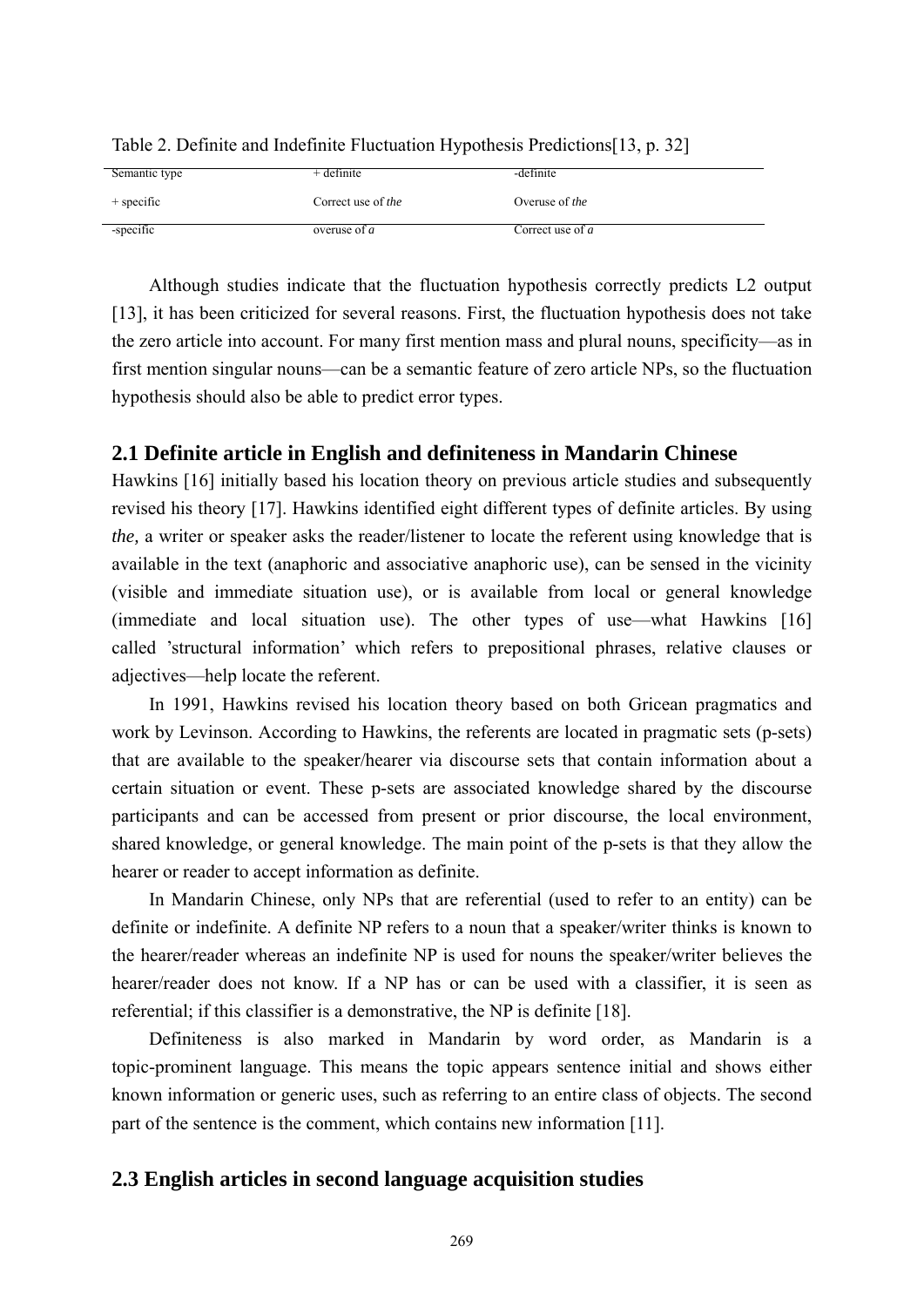Numerous studies in second language acquisition **(**SLA) research have examined English articles, starting with Brown [19]. Research indicated that both young L1 children and L2 learners tend to associate the definite article with specific contexts rather than hearer/discourse knowledge. This became known as *the* flooding [19, p. 369], whereby a beginning learner overuses the definite article in all article contexts. Chaudron and Parker [21] found evidence that English learners misused articles in specific, discourse-first locations.

Moore [11] found that intermediate/advanced Mandarin Chinese subjects tended to overuse the indefinite article in both a cloze test and an oral narration task. Most of the indefinite errors occurred in *a for the* errors during the cloze test, but *zero/the* accuracy was almost the same during the narration task. Lee [4] found that for definite article error types, *the for zero* errors were more common in front of unique common nouns and in specific contexts.

More recently, [7] carried out a corpus study into article acquisition in Spanish and Chinese English L2 learners. The definite article was overused in specific contexts, but the zero article was also overused demonstrating issues related to noun countability. They suggested that the overuse of the definite article was a pragmatic problem as the writers did not consider the readers knowledge, while noun countability was seen as a grammatical problem.

## **2.4 Noun countability and English articles in SLA studies**

Noun countability has been an issue in article acquisition, especially for learners from languages that do not use an article system [22] [8] [9]. Using a cloze test, Yoon [9] found that Japanese learners had problems with *indefinite for zero* errors, especially with mass/non-count nouns. Goto-Butler [8] found that noun countability was also a source of errors with Japanese participants and mass/non-count nouns could influence definite article errors. Furthermore, Snape [10] found that Japanese L1 English L2 learners made more errors with the definite article within plural and mass contexts compared to singular contexts. For Mandarin L1s, Hua and Li [22] found that participants were able to distinguish between countable and uncountable nouns in English L2 but were more accurate with abstract nouns.

# **3. Methodology**

A total of 30 students participated in this study. The students were juniors who had attended writing class with the same instructor for four semesters. These participants were chosen for several reasons. Participants who had taken writing class with the same instructor were needed in order to avoid the effect of different writing instruction. In addition, all participants had received the same length of writing instruction. Although an earlier pilot study had shown no longitudinal effect, some of the essays may have been too short to provide an adequate amount of tokens; thus, it is possible that longitudinal changes could affect article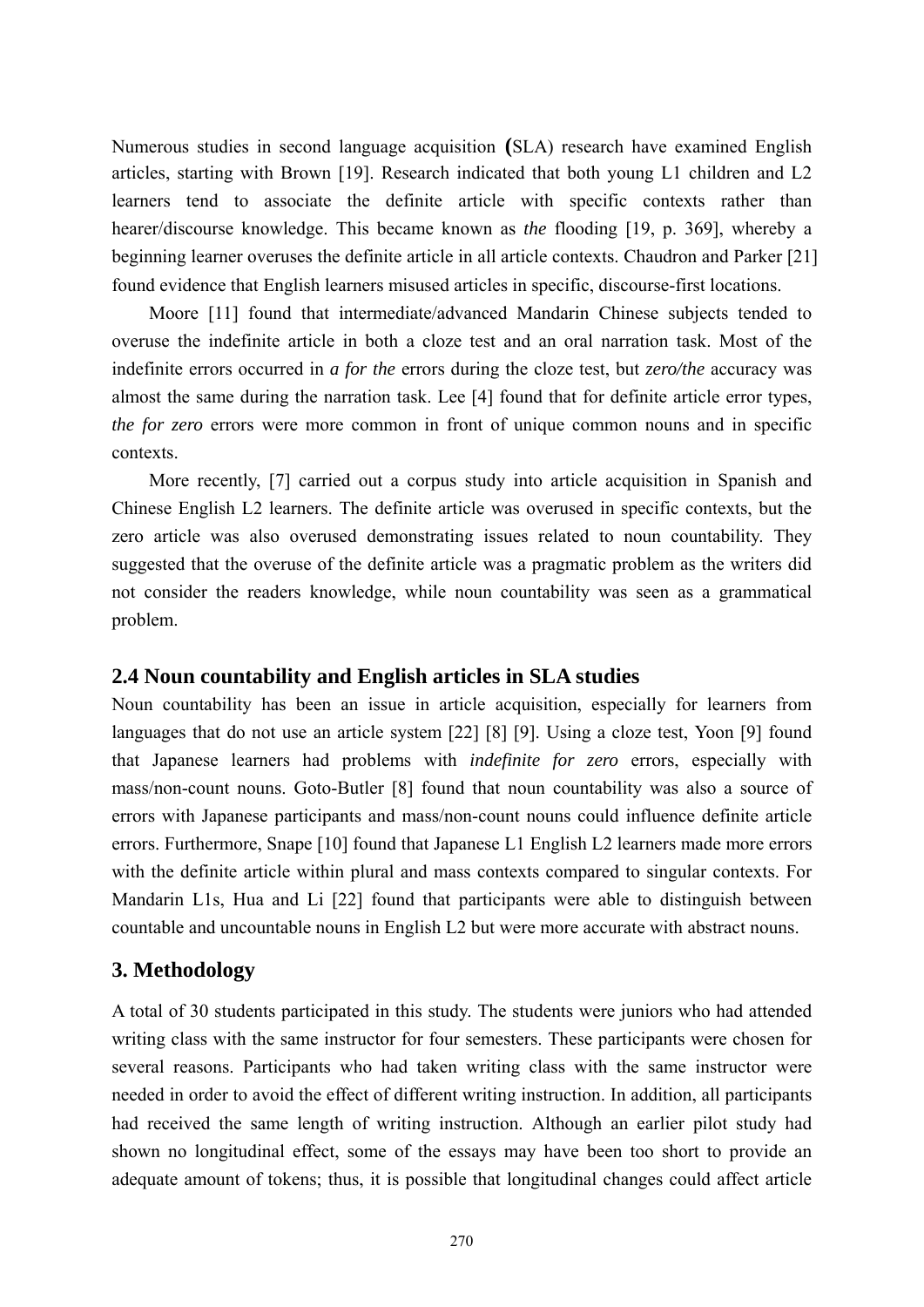accuracy. In order to control for this, the participants had to be students who had a similar amount of exposure to writing instruction.

The corpus consisted of 30 argumentation essays, with a total of 28,020 words. Only 30 essays were coded due to time limitations. Unlike automatic parsing, the article types and error types had to be coded manually. The pilot study revealed that shorter essays did not contain enough articles and article errors. Therefore, argumentation essays were coded, because their lengths ranged from 789 to 1,449 words, resulting in a mean of 980 words per essay. The original drafts of the essays were coded because they had not been corrected by the student, instructor, or peers.

To explore article use and error patterns in Taiwanese students' EFL academic writing, a coding scheme was developed to annotate the data with linguistic information. The coding scheme is based on a modified version used by Moore [11].After investigating other schemes, Moore's [11] was found to be the most comprehensive system as it was based on article research conducted by Hawkins [16], and Robertson[12]. This coding scheme has many advantages over the other schemes used in SLA article research because it combines the semantic environments, the definite article types identified by Hawkins [16], and the language transfer features described by Robertson [12]. The coding scheme was needed for a larger investigation into English article use. Although this scheme follows the procedure described by Moore [11], it was sometimes necessary to make some adaptations or collapse some of Moore's categories.

In terms of coding, Figure 1 shows a brief diagram of the actual data as they would appear in the window of the corpus. The tagging system and AWTA corpus are described in detail in [23]. The first pair of brackets indicates the meta-linguistic tag used in the corpus and the annotation shows either the article type or the error type after the equals sign. The original text is in the arrowed brackets, followed by the meta-linguistic information to make the tags clear in the reviewing process. The tagging system works as follows: Inside the bracket is the name of the article (e.g., the semantic or article type); information regarding whether it is used correctly is indicated by the letters Y or N, which represent correct and incorrect use. This is followed by a number indicating the general error type. For example, in $\leq$ tag D PN N annotation="2" $>$ , the D is a definite article, PN stands for plural noun, which is the error type, N indicates an article error, and 2 is the code number for *definite for zero specific* errors. In this way the article error can first be identified and meta-linguistic information can be added. Figure 1 is an extract taken from the AWTA corpus. The tag  $\lt$ tag D IA N annotation=" $5"$  indicates a definite for indefinite article substitution. The D is a definite article, IA stands for indefinite article, which is the error type, and 5 is the code number for *the for specific indefinite a/an* errors.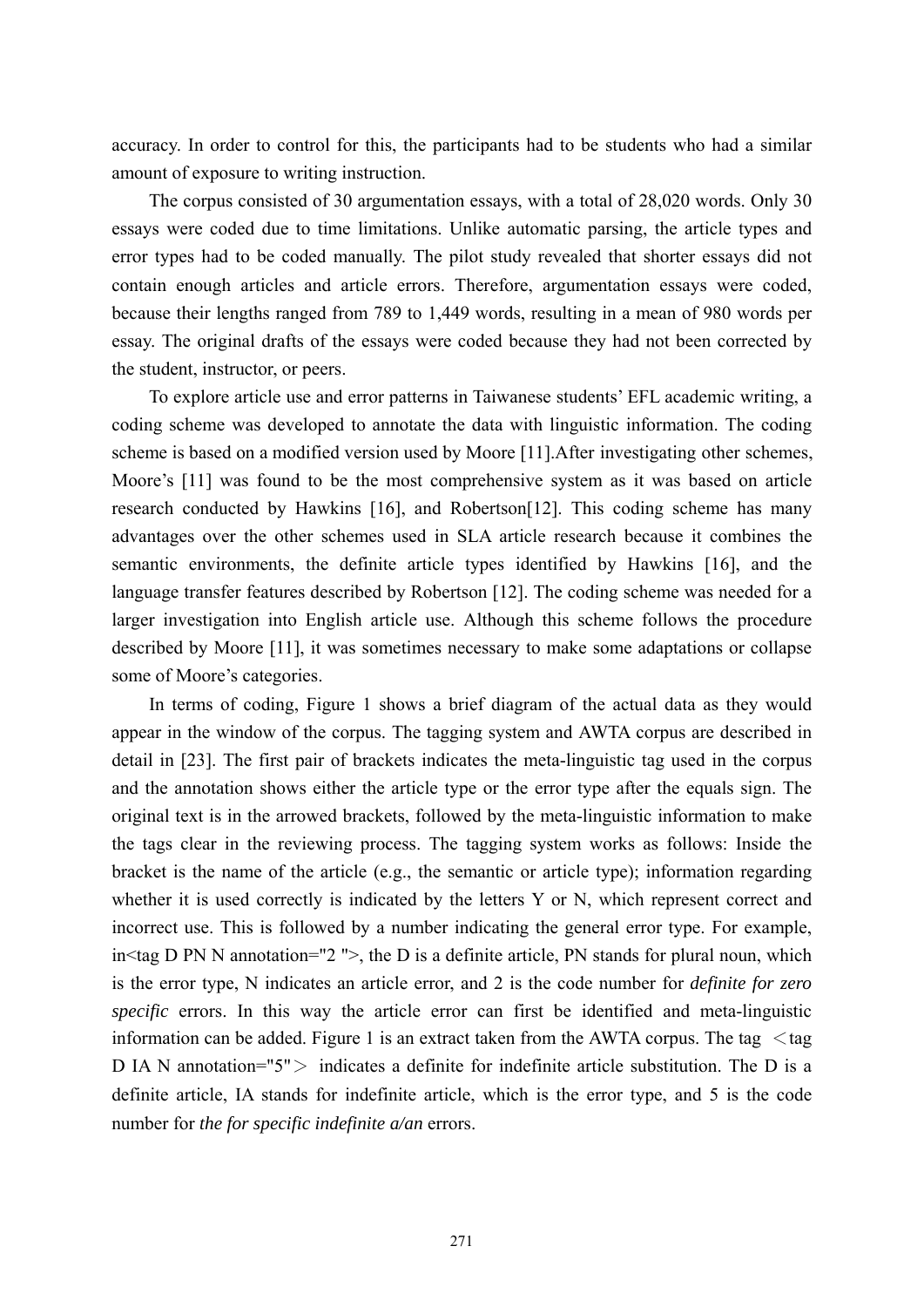Many studies have showed that it would be better for the hearing disabled to have  $\langle$  tag D IA N annotation="5" $>$  the $\langle$ /tag $>$  cochlear implant at an early age. Also, if implanted the cochlear implant at the age one to two, their language learning could come out of great improvement. However, the situation now seems that the elder people who are more than 55 years old, are not suitable to have the cochlear implant. They are usually told only to use  $\lt$  tag D PN N annotation="2"  $>\text{the}$  </tag > hearing aids for that most people think it would be too late for them to have the implantation.

Figure 1. Annotating meta-linguistic information.

To deal with the repetition of a NP, which is often necessary when writing as it has a cohesive function [23]—although overuse or repetition can be interpreted as an immature writing style,—a types/token distinction was used. Here, token counts refer to the frequency of a particular word or phrase whereas type refers to the occurrence of a distinct word or phrase in a text. In terms of errors, token counts would record the same error throughout the text, whereas type frequency would only record a mistake once. Therefore, if tokens were classified as errors, it would present an inflated picture. This paper only coded the types to avoid inflating the number of errors.

Once the coding procedures were decided, the data were coded for errors as article errors are often discourse dependent, making it necessary to read the essays first without the distraction of tagging every English article. All the errors were highlighted and subsequently coded according to their error type. Next, the essay was coded for article use, starting with the definite article, followed by the indefinite, and then the zero article. This was done to collect information for related research into L2 English article use. The annotation system consisted of two main parts: the semantic and pragmatic relations of each article and a description of the common error patterns.

Article error types can tell a researcher a lot about what kind of articles the participants were using in their writing [24]. The most important contribution is that they can indicate if any patterns of underuse or overuse exist or if the errors are purely random. All together, 37 possible error types were identified. Article errors in the text that could not be tagged according to the error system were labeled "unclassified"; these included definite and indefinite articles that were erroneously used outside the NP, meaning they were general errors, not errors within the article system. Furthermore, it was presumed that these were writing mistakes as there was no pattern to the errors.

Cohen's Kappa analysis was used to measure inter-rater reliability. In the inter-rater procedure, the second coder was trained to use the corpus over three essays. If agreement was not reached, the two coders discussed the coding problems, and extra training was provided as necessary. In this study, 20% of the data was randomly selected from the argumentation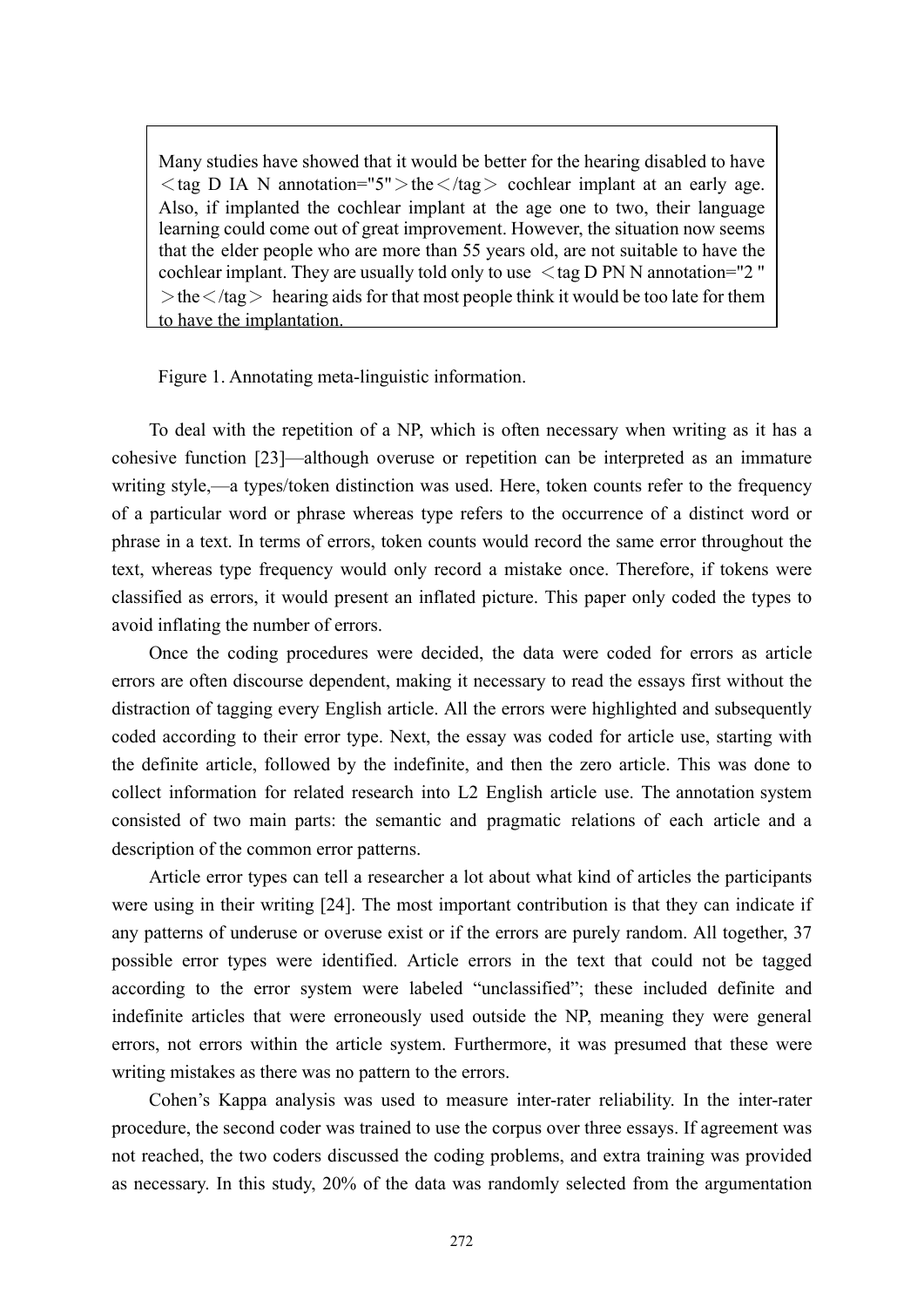essays and coded by the two raters. The Kappa statistic was calculated at 0.332, which indicates a fair level of agreement between the two raters.

## **4. Results**

This section explains the rationale and formulas for reporting accuracy and presents the accuracy of the three articles. Following this is a description of the distribution patterns of each article, including the semantic and structural functions. After the essays had been tagged, the data was checked for inter-rater reliability, and then the raw frequency counts for each error type were computed.

 In order to report the frequency of the article errors, the data had to be normalized to allow data from different texts to be accurately compared. As the lengths of the essays differed between participants, reporting the raw frequency counts would not present an accurate account of the errors. In a longer text, there are more opportunities for errors to occur, so 'normalization' is a formula that adjusts the raw frequency counts so that texts of different lengths can be compared [26]. In normalization, the raw frequency counts are divided by the number of words in the text and then multiplied by the mean essay lengths for the 30 essays, which is 980 words per essay. The following example illustrates the normalization formula:

#### *definite for zero* errors 26 /1020 x 980 = 24.98 *definite for zero* errors per 980 words.

In this formula, there are 26 *definite for zero* errors in one essay. This is divided by the total number of words in the essay, and then multiplied by the mean essay length, giving a total of 24.98 errors per 980 words. If raw frequency counts are used, not only is it difficult to demonstrate a direct comparison, it can also present an inflated or deflated count.

Table 3 reports the distribution of the article types and article errors throughout the corpus. It is presented as a matrix table and it is read from left to right. The article type *the* on the horizontal axis shows the definite article, and reading the column from left to right indicates where the definite article is substituted for another article. If the table is read from left to write, starting with the definite article, it indicates where the definite article is being substituted in place of another. For example, reading the matrix from left to right indicates that 9.16% *the for a* substitution errors occurred. The highest frequency is *definite for zero*  errors at 34.47%.Countability errors occurred when the indefinite article was substituted for the zero article or vice versa. The results illustrate that 6.75% *zero for a/an* errors occurred, and 2.25% *a for zero* errors occurred. The number of *zero for the* and *a for the* errors are low at 5.33% and 0.79% respectively, indicating that the frequency of definite article underuse is low. Table 3 clearly indicates that overuse of the indefinite and zero article is low, more errors are made with the definite article, while countability errors are relatively lower. In other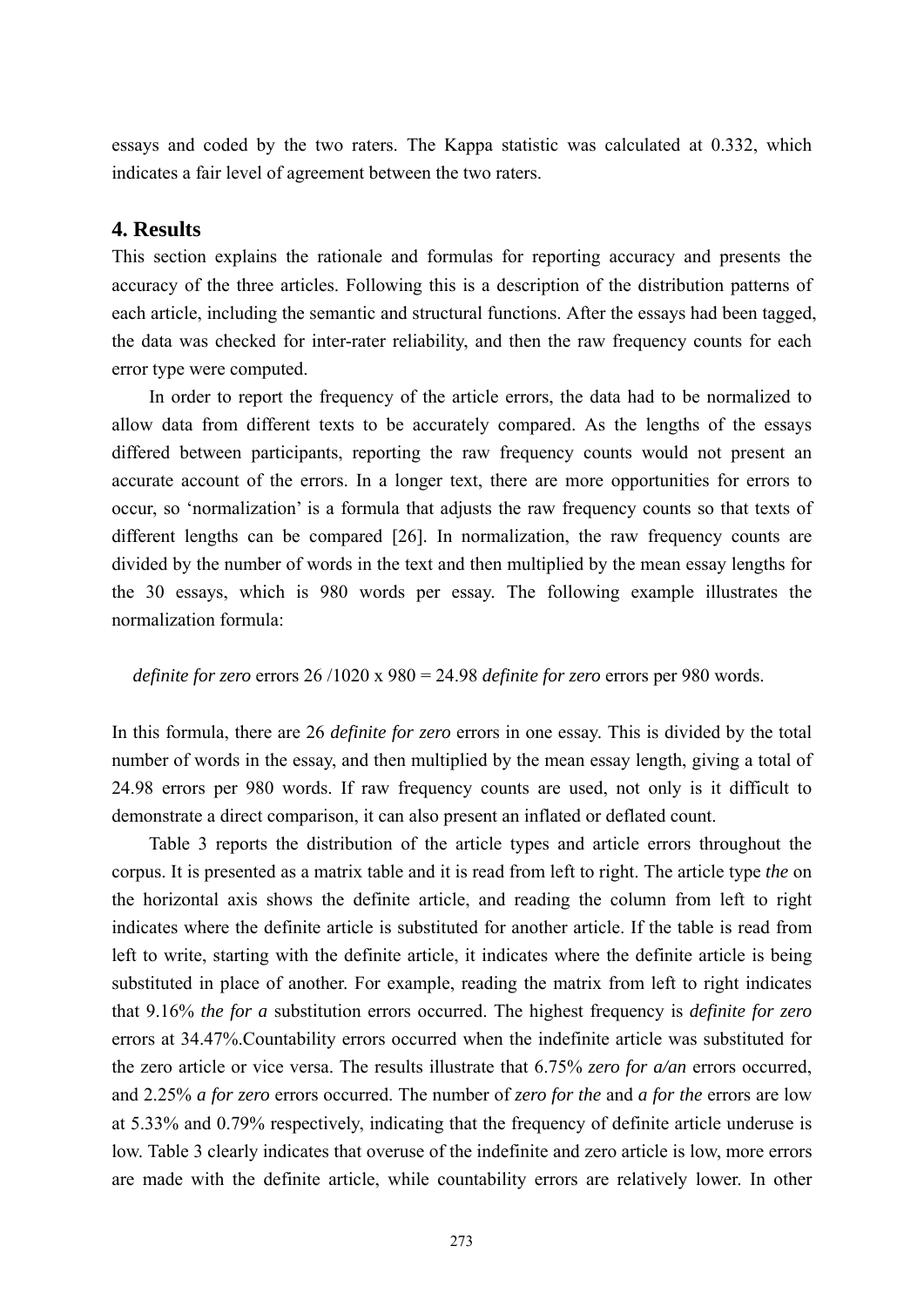words there are far more semantic or pragmatic errors than grammatical errors. Grammatical errors are due to noun countability errors where the writer must assign the indefinite article to singular nouns and the zero article to plural or mass/non-count nouns.

 $\overline{1}$ 

| Article    | The    |               | Indefinite a/an |                | Zero   |               |
|------------|--------|---------------|-----------------|----------------|--------|---------------|
|            | freq   | $\frac{0}{2}$ | freq            | $\frac{6}{10}$ | freq   | $\frac{0}{2}$ |
| The        | 922.71 | 93.87         | 48.41           | 9.16           | 159.24 | 34.47         |
| Indefinite | 7.81   | 0.79          | 443.95          | 84.07          | 10.4   | 2.27          |
| a/an       |        |               |                 |                |        |               |
| Zero       | 52.43  | 5.33          | 35.65           | 6.77           | 292.21 | 63.26         |
| Total      | 982.95 | 100           | 528.01          | 100            | 461.85 | 100           |

Table 3. Article error distribution

The next section analyzes the influence of semantic NP environments, and countability in order to determine their effects on article errors as the effects of specificity and countability have been well documented as factors that influence L2 learners' article errors.

Table 4 illustrates the frequency of the main article errors according to NP environment and countability. The highest frequency of errors can be found in *definite for zero specific plural* errors followed by *the for specific indefinite a/an* errors. These descriptive results suggest that specificity influences the frequency of the *for indefinite a/an* errors as more errors occur in specific NPs. The frequency of *zero for a* errors is low at 10.58% of total errors, but suggests that some participants have trouble using the correct article with singular and plural nouns. The number of *a for zero* and *zero for the* errors was not reported as their frequencies were very low indicating that this is not a problem for the participants. The frequency of *definite for zero* errors in both specific and non-specific environments indicates that specificity may not be the only influence on *definite for zero* errors.

Further statistical analysis was needed to investigate the influences on error types. It has been predicted that for English L2 learners with no article system in their L1, more errors are found in specific indefinite noun phrase environments [2].To determine the effect of specificity on definite for indefinite errors, a paired sample *t*-test was conducted. As there are only two independent variables, a *t*-test could show if the difference between specific and non-specific *the for indefinite a/an* errors is significant. It revealed a significant difference between the two groups ( $t(29) = 6.94$ ,  $p < .001$ ). The mean of the specific indefinite errors was significantly higher ( $m = 1.36$ ,  $sd = 1.03$ ) than the mean of the non-specific errors ( $m =$ 0.25,  $sd = 0.46$ ), indicating that specificity influences definite article errors in indefinite specific environments. In other words, the definite article is being substituted for the indefinite article in specific environments as predicted by Ionin & Wexler's [2] fluctuation hypotheses. The implications of this are discussed in section 5.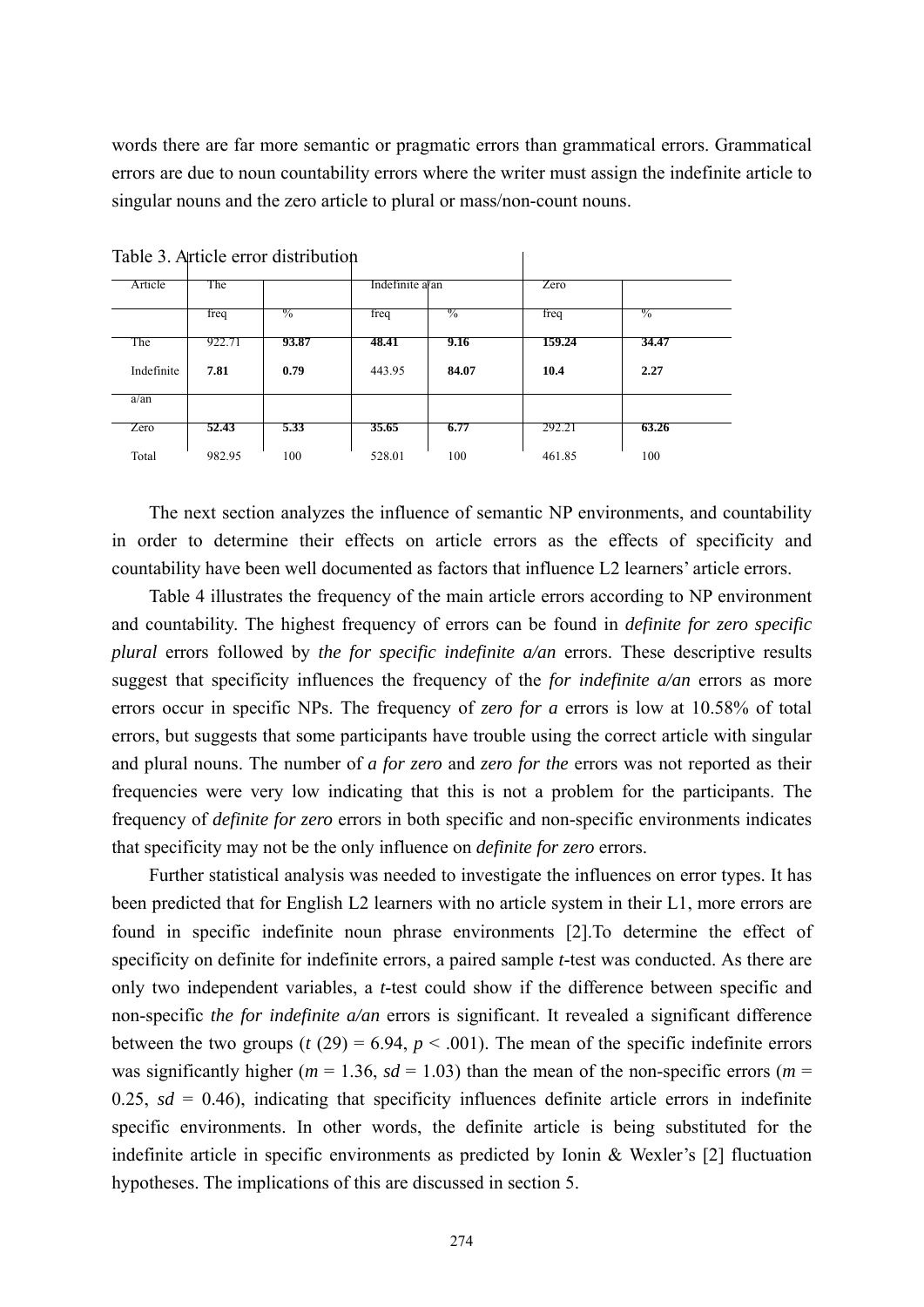| $\cdots$ $\cdots$<br>in a subject to the contract of the contract of the contract of the contract of the contract of the contract of |                 |                   |
|--------------------------------------------------------------------------------------------------------------------------------------|-----------------|-------------------|
| Error type                                                                                                                           | freq. of errors | % of total errors |
| Zero for A                                                                                                                           | 26.38           | 10.58             |
| Definite for zero                                                                                                                    |                 |                   |
| Non-count specific                                                                                                                   | 23.98           | 9.62              |
| Plural specific                                                                                                                      | 45.12           | 18.10             |
| Plural non-specific                                                                                                                  | 35.12           | 14.09             |
| Definite for zero non-count non-specific                                                                                             | 16.14           | 6.47              |
| The for A                                                                                                                            |                 |                   |
| Specific                                                                                                                             | 41.09           | 16.48             |

Table 4*.* Error types across the corpus per 980 words

*Note*.  $N = 30$  ( $N =$  shows the size of the data pool which is 30 subjects.)

Table 5 presents the descriptive statistics for definite article for zero article errors where the four independent variables are *definite for zero specific plural* errors, *definite for zero non-specific plural* errors, *definite for zero non-count/mass specific* errors, and *definite for zero non-count/mass non-specific* errors. Some researchers [8] and [9] believe that in addition to semantic environments, the difference between count and mass/non-count nouns may have an influence on article errors. Due to this, more errors are expected with mass/non-count nouns than plural nouns. Also, due to the hypothesis [2] that specificity influences article errors, more errors are expected in specific NPs. It was suggested that a repeated measure ANOVA would be able to show any significant differences between NPs environments, and any differences between plural and mass noun errors.

| Table 5. Descriptive statistics for definite article for zero article errors |      |      |  |  |
|------------------------------------------------------------------------------|------|------|--|--|
|                                                                              |      |      |  |  |
| Substitution type                                                            |      | SD   |  |  |
|                                                                              |      |      |  |  |
| Definite for zero specific plural errors                                     | .50  | .67  |  |  |
|                                                                              |      |      |  |  |
| Definite for zero specific non-count/mass errors                             | 0.79 | 0.99 |  |  |
|                                                                              |      |      |  |  |
|                                                                              |      |      |  |  |
| Definite for zero non-specific plural errors                                 | -19  |      |  |  |
|                                                                              |      |      |  |  |
| Definite for zero non-specific non-count/mass errors                         | 0.53 | 0.73 |  |  |
|                                                                              |      |      |  |  |

*Note:* N = 30

Table 6 shows the repeated measure ANOVA results for the definite article for zero article errors. A significant effect was found  $(F (3, 87) = 5.66, p < .005)$ . Follow-up protected *t*-tests revealed a significant difference between *definite for zero plural* ( $m = 2.70$ ,  $sd = 2.67$ ) and *definite for zero non-count/mass* substitution errors ( $m = 1.33$ ,  $sd = 1.54$ ), showing an effect with noun countability on *definite for zero* errors. In other words, more *definite for zero*  substitution errors are found with plural nouns indicating that for these participants, mass/non-count nouns do not have a significant influence on definite article errors. The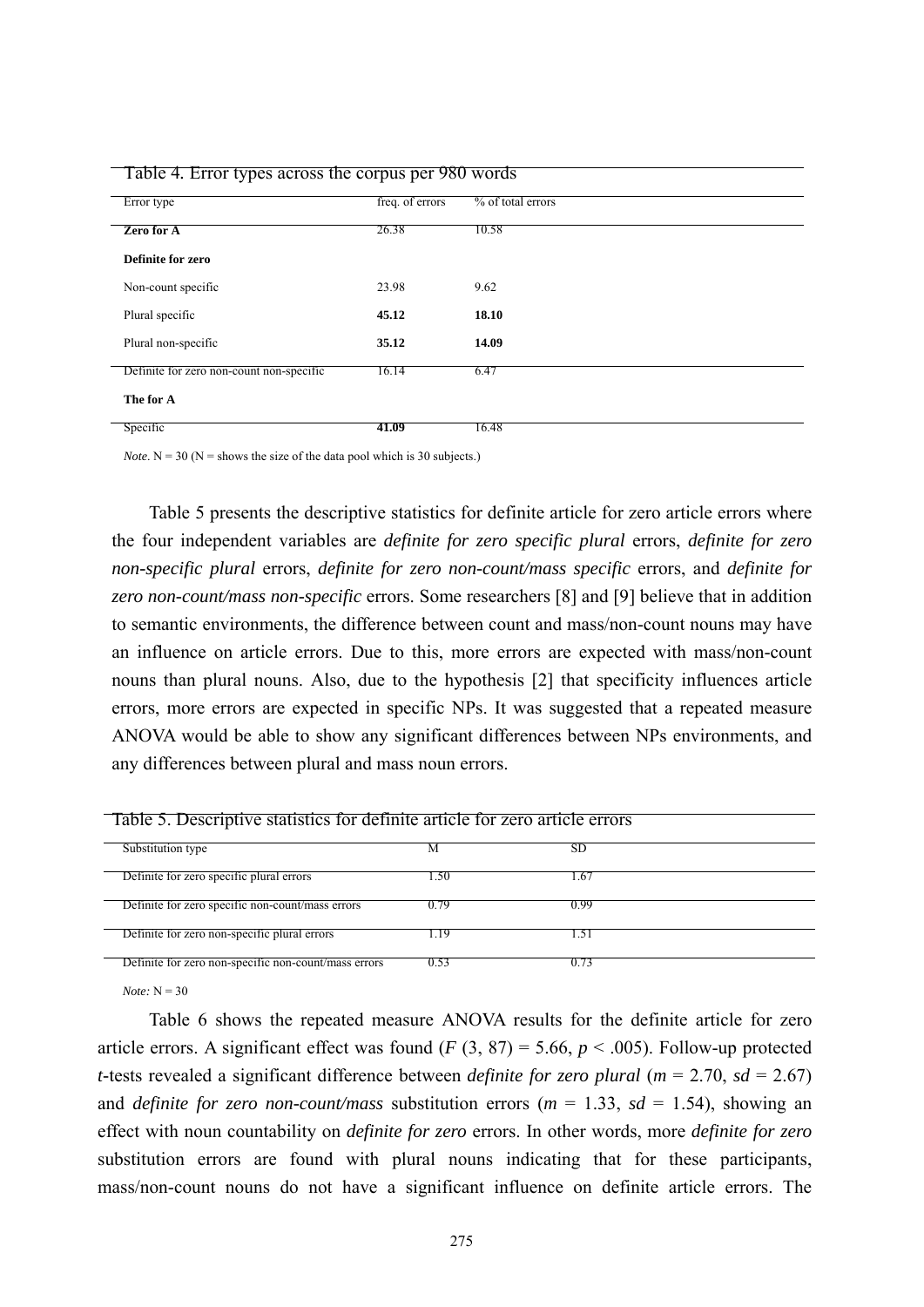follow-up protected *t*-tests between *specific definite for zero*  $(m = 2.37, sd = 2.31)$  and *non-specific definite for zero* errors ( $m = 1.73$ ,  $sd = 2.09$ ) revealed no significant difference between specific and non-specific zero indicating that specificity is not a significant influence in *definite for zero* article errors. The implications of this are discussed in section 5.

| Table 6. ANOVA results for definite article for zero article errors |    |        |      |          |  |
|---------------------------------------------------------------------|----|--------|------|----------|--|
|                                                                     | aι |        |      |          |  |
| Between subjects                                                    |    |        |      |          |  |
| Definite for zero subs                                              |    | 5.66   | .003 | $.001**$ |  |
| Within-group error                                                  |    | (0.96) |      |          |  |

*Note:* N = 30; \*\**p*<. 001

## **5. Discussion**

 The results indicated that Taiwanese college students majoring in English in this study had problems using the English article in terms of distinguishing between a definite and indefinite noun phrase. Correct article use in terms of noun countability was not a major problem for these writers. This section discusses the influence of specificity on article error patterns. First, the indefinite article is discussed, followed by the zero article.

Errors with specificity may stem from some participants' identification of a specific noun clause as definite, as predicted by the fluctuation hypothesis [2]. The fluctuation hypothesis predicts that writers whose L1 has no articles will overuse the definite article in specific environments until the correct article parameters are reset by exposure to the L2. The results of this study support the view that the definite article is overused in specific noun phrases with indefinite a/an as the results of the *t*-test show a significant difference between *the for indefinite a/an* errors, with more errors occurring in specific NPs. However, the fluctuation hypothesis also predicts overuse of the indefinite article with definite non-specific nouns (i.e., *a for the generic* errors). No such errors were evident in the results of this study, although only 54 generic indefinite noun types were counted in the data.

Zero articles not taking a generic, proper noun or idiomatic reading can be specific or non-specific in accordance with [24]'s specifications. The repeated measure ANOVA and follow up protected *t-*tests revealed no effect of specificity on *definite for zero* errors as no significant difference was found between specific and non-specific errors. Thus, unlike the indefinite article, specificity was not the only influence on the overuse of the definite article with zero articles. A misrepresentation of the pragmatic functions of the definite article is a possible reason for these errors and this will be discussed below.

 The results demonstrate that the learners in this corpus lacked accuracy with regard to the zero article regardless of semantic type. As a result, the participants often compensated for this by using the definite article. The indefinite article cannot be used for plural nouns or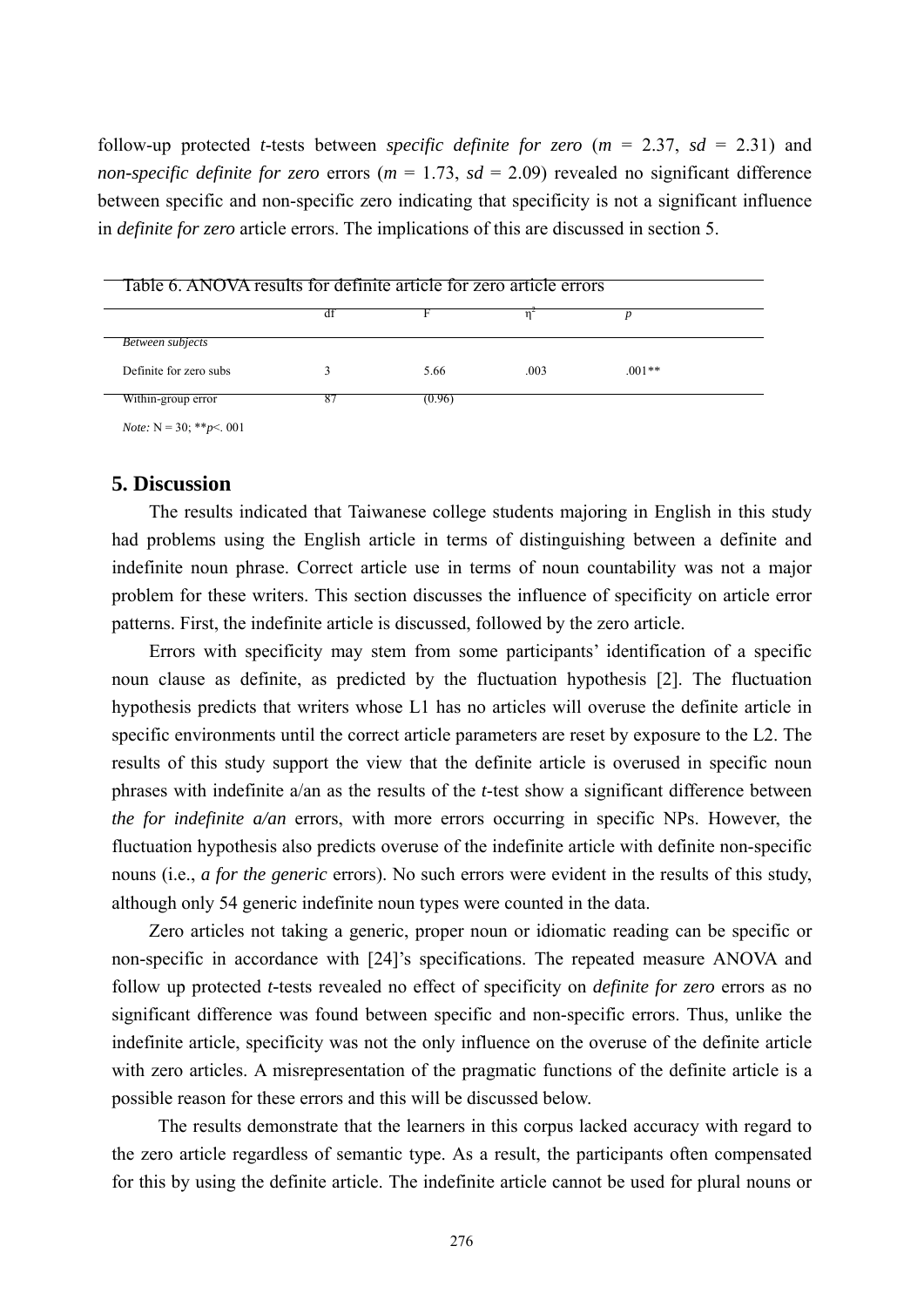mass or non-count nouns due to countability rules. Thus, a writer has two article options: the zero or the definite. Although the fluctuation hypothesis may explain the errors in specific environments, it cannot explain definite article overuse in non-specific environments; thus, the effects of other influences need to be considered—particularly mass/non-count nouns or the hearer knowledge [HK] feature of definite articles.

The results clearly reveal that participants made significantly more errors with plural nouns than with mass/non-count nouns. Errors involving the definite article with mass/non-count nouns have been found in other studies [8] [13], although the results in this study reveal plural errors have a greater effect on error patterns. A *t*-test indicated a significant difference between mass/non-count nouns and plural nouns, indicating that definite article errors with mass/non-count nouns are less frequent than errors with plural nouns. This differs from what [8] found with their Japanese participants, who made more errors with mass/non-count nouns. In other words, for the participants in this study, the influence of mass/non-count nouns is not a factor in English definite article errors.

As previously pointed out, Mandarin Chinese has different ways in which to indicate definiteness (e.g., demonstratives, discourse context, or word order). In English, the context—namely, the speaker's and hearer's knowledge of the context—determines whether a NP can be located by both participants. If the writer believes that the hearer is aware of the noun, the definite article is used. In other words, as [7] pointed out, a writer often takes the readers' knowledge into account when using the definite article.

According to Hawkins [17], using the definite article enables the hearer to access the NP in the p-set (a set of knowledge known by the hearer/reader as being definite). The speaker/writer should use the definite article when he/she is confident that the other party knows that the NP is definite. A communication breakdown will occur if the speaker/writer uses the definite article erroneously or mistakenly believes that the hearer has such knowledge. The writers in this corpus may not have been falsely assuming that the reader had definite knowledge, but the writers may not be fully aware of how the definite article signals this knowledge and the resulting communication problems. Thus, errors with the definite article could be classed as errors regarding the pragmatic functions of the English definite article.

Although noun countability has been seen as a problem for English L2 learners, especially learners whose L1 does not have an article system [8] [9], for the participants in this study, the number of errors in *zero for a* and *a for zero* contexts was relatively low (9.51% and 2.87% of the total errors, respectively). The majority of these types of errors (18) occurred with count nouns, indicating that the writer incorrectly analyzed the noun as a non-count/mass noun. The following examples illustrate this error type.

Example 1. Every citizen is suitable by the law. No one is exception if he or she committed *crime.*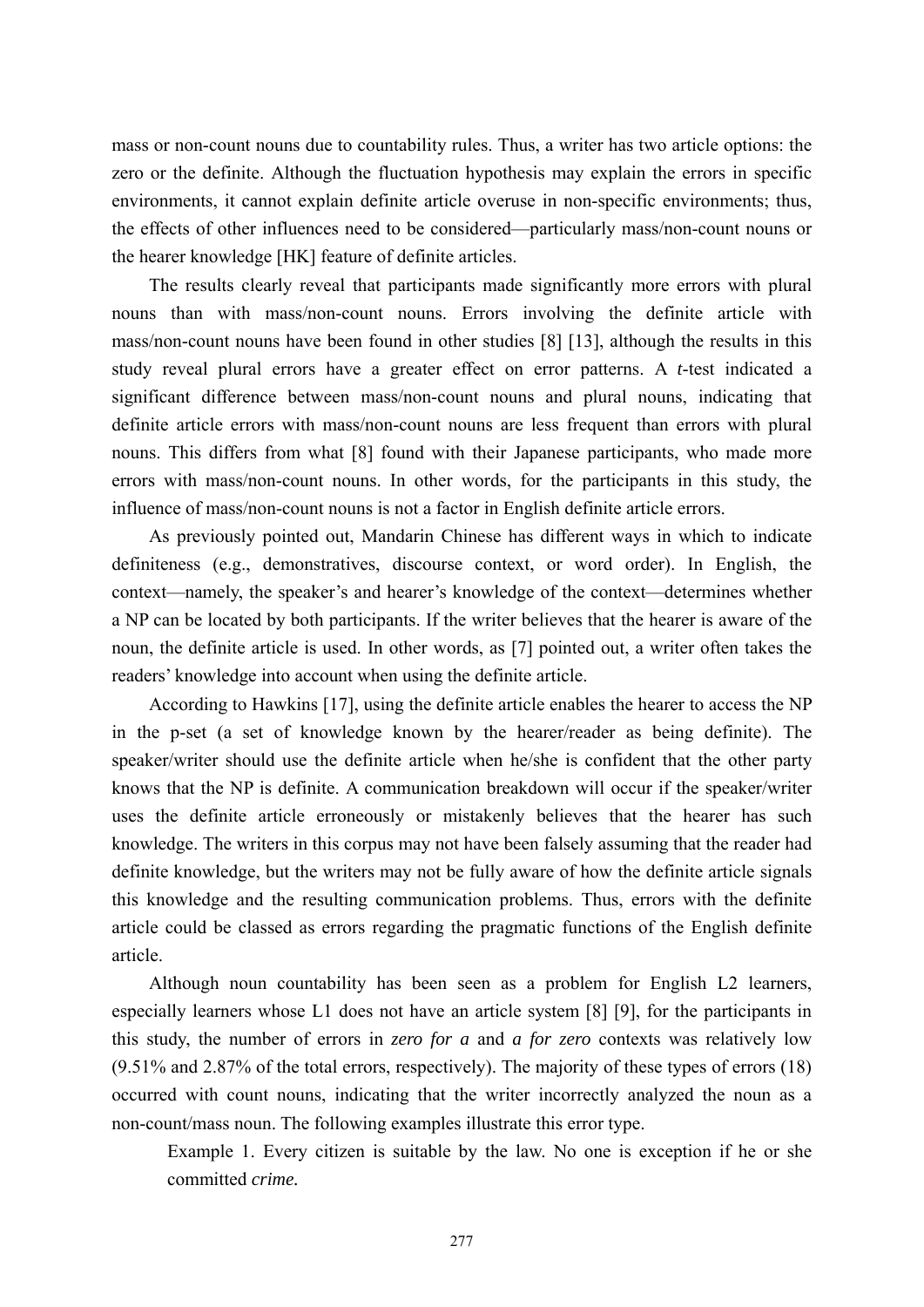Example 2. For some losers may bankrupt and then rob *bank* in order to win back.

These examples indicate that zero articles were substituted for the indefinite article. One reason for this was that the noun was incorrectly determined to be a non-count noun due to L1 influence. In Mandarin Chinese, all nouns are realized as mass/non-count nouns; as such, the countability feature of English nouns has to be acquired by these language learners.

When it comes to L2 writing, article use is often overlooked as it is often considered too difficult to teach all the features of the English article system [7]. The results of this study demonstrate that only certain aspects of the English article system need to be emphasized in college writing: the specific/definite distinction and the use of the definite article with zero nouns. For this it is suggested that reader awareness needs to be taught along side some of the uses of the definite article as this pragmatic feature is a major influence on English article errors.

 This study helped with our understanding of the influence of specific knowledge, hearer knowledge and noun countability on English article errors in writing. Future studies need to investigate this across a larger corpus and different proficiency levels. It is also hoped that an English article teaching method can be devised based on the results of this study.

### **References**

- [1] M. Thomas, The acquisition of English articles by first- and second-language learners. *Applied Psycholinguistics, 10*, pp. 335-355, 1989.
- [2] T. Ionin, and K. Wexler, Article Semantics in L2 Acquisition: The role of specificity. *Language Acquisition*, *12*, pp. 3-70, 2004.
- [3] National Cheng Kung University. (n.d.). *Academic Writing Textual Analysis (AWTA) corpus*, [online], Available http://awta.csie.ncku.edu.tw/.
- [4] E. H. Lee, *English article usage in online graduate forums by non-native EFL teachers,*  Doctoral dissertation, Indiana University, Available from ProQuest Dissertation and Theses database, (UMI No. 3274275), 2007.
- [5] N.R Han, M. Chodorow, and C. Leacock, Detecting errors in English article use by non-native speakers. *Natural Language Engineering*, *12*(2), pp. 115-129, 2006.
- [6] N. Snape, L2 acquisition of definiteness and specificity in English by advanced Japanese and Spanish learners, In A. Belletti, A. Bennati, C. Chesi, E. Di Domenico, & I. Ferrari (Eds.), *Language Acquisition and Development, Proceedings of the Generative Approaches to Language Acquisition Conference 2005,* pp. 591-596, Cambridge, UK: Cambridge Scholars Press/CSP, 2006.
- [7] M. B. Diez-Bedmar, and S. Papp The use of the English article system by Chinese and Spanish learners, In G. Gilquin, M. B. Diez-Bedmar, & S. Papp (Eds.), *Linking up*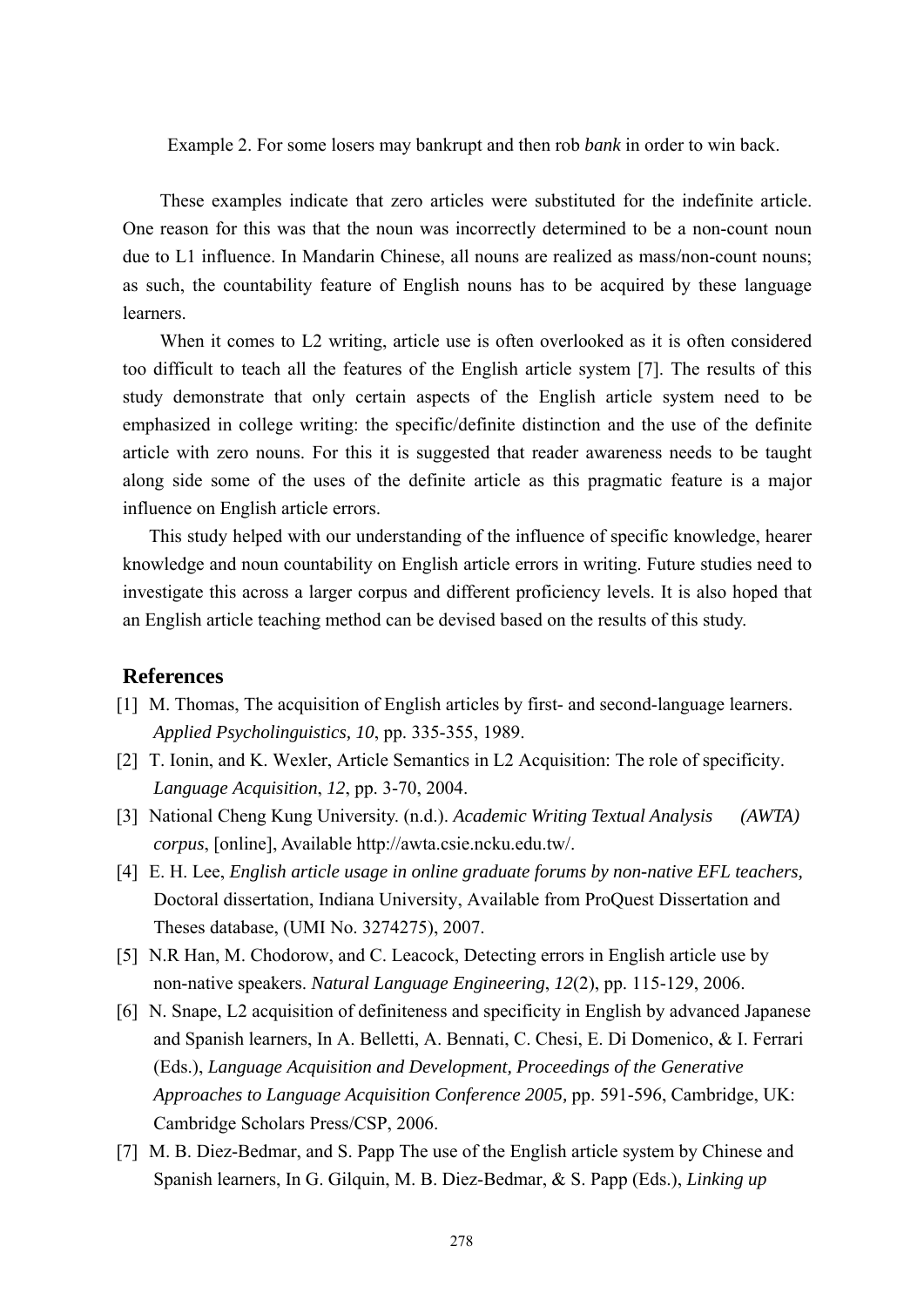*contrastive and learner corpus research* pp.147-175, New York: Cambridge University Press, 2008.

- [8] Y. Goto-Butler, Seond language learners' theories on the use of English article: An analysis of the metalinguistic knowledge used by Japanese students in acquiring the English article system, *Studies in Second Language Acquisition*, *24*(3), pp. 451-480, 2002.
- [9] K. K. Yoon, Challenging prototype descriptions: Perception of noun countability and indefinite vs. zero article use. *International Review of Applied Linguistics, 31*(4), pp. 269-289, 1993.
- [10]N, Snape, Resetting the Nominal Mapping Parameter in L2 English: Definite article use and the count-mass distinction, *Bilingualism: Language and Cognition*, *11*, 63-79, 2008.
- [11]J. M. Moore, *Articles and proper names in L2 English,* Doctoral dissertation, Northwestern University, (UMI No. 3132569), 2004.
- [12]D. Robertson, Variability in the use of the English article system by Chinese learners of English. *Second Language Research*, *16*(2), pp.135-172, 2000.
- [13]N. Snape, N, Exploring Mandarin Chinese speakers' article use. In N. Snape, Y. K. I. Leung, & M. Sharwood Smith (Eds.), *Representational Deficits in SLA: Studies in Honor of Roger Hawkins*, pp. 27-51. Amsterdam: John Benjamins, 2009.
- [14]D. Bickerton, *Roots of language*, Ann Arbor, MI: Karoma Press, 1981.
- [15]D. Trenkic, The representation of English articles in second language grammars: Determiners or adjectives? *Bilingualism: Language and Cognition, 11*(1), pp. 1-18, 2008.
- [16]J.A. Hawkins, *Definiteness and indefiniteness*, London: Croom Helm Ltd, 1978.
- [17] J. A. Hawkins, On (in) definite articles: Implicatures and (un)grammaticality predictions. *Journal of Linguistics*, *27*(2), pp. 405-442.
- [18]C. N. Li, and S.A. Thompson, *Mandarin Chinese. A functional reference grammar*, Los Angeles: University of California Press, 1981.
- [19]R. Brown, *A first language: The early stages*, Cambridge, MA: Harvard University Press, 1973.
- [20]C. Chaudron, and K. Parker, Discourse markedness and structural markedness: The acquisition of English noun phrases, *Studies in Second Language Acquisition*, *12*(1), pp. 43-64, 1990.
- [21]D. Hua, and H. Lee, Chinese ESL Learners' Understanding of the English Count-Mass Distinction. In D. Laurant, R. A. Sprouse, & A. Liljestrand (Eds.), *Proceedings of the 7th Generative Approaches to Second Language Acquisition Conference (GASLA 2004)* pp. 138-149, 2005.
- [22]T. Kao, and L. M. Chen, Coherence in Chinese students' English writing: An initiative